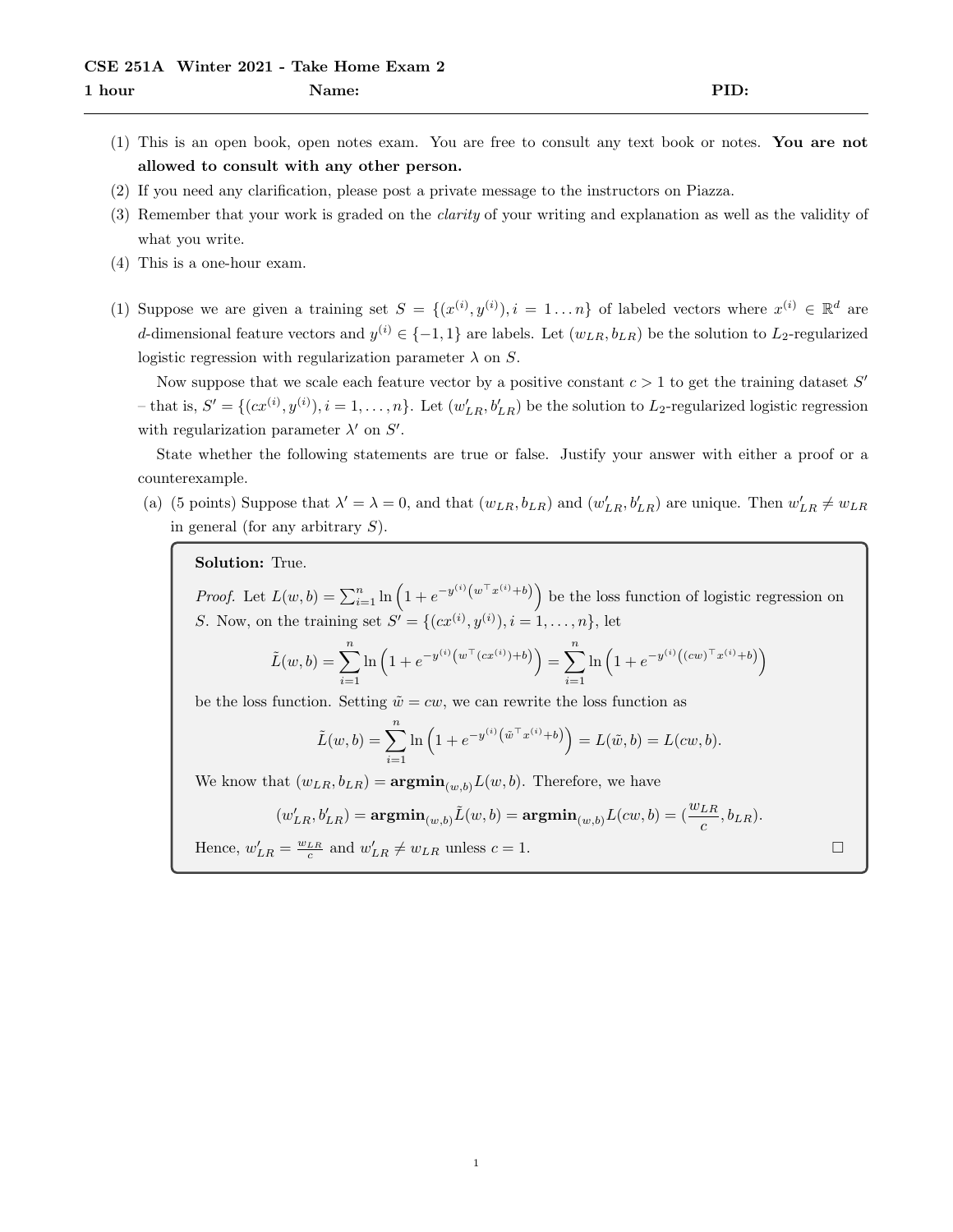Solution: True.

*Proof.* Let  $G(w, b) = \sum_{i=1}^{n} \ln(1 + e^{-y^{(i)}(w^{\top}x^{(i)} + b)}) + \lambda ||w||_2^2$  and  $\tilde{G}(w, b) = \sum_{i=1}^{n} \ln \left( 1 + e^{-y^{(i)}(w^{\top}(cx^{(i)}) + b)} \right) + \lambda' \|w\|_2^2$  be the loss functions. Setting  $\tilde{w} = cw$ , we can rewrite  $\tilde{G}(w, b)$  as

$$
\tilde{G}(w, b) = \sum_{i=1}^{n} \ln \left( 1 + e^{-y^{(i)} \left( (cw)^{\top} x^{(i)} + b \right)} \right) + c^2 \lambda \|w\|_2^2
$$

$$
= \sum_{i=1}^{n} \ln \left( 1 + e^{-y^{(i)} \left( \tilde{w}^{\top} x^{(i)} + b \right)} \right) + \lambda \| \tilde{w} \|_2^2
$$

$$
= G(\tilde{w}, b) = G(cw, b).
$$

Since  $(w_{LR}, b_{LR}) = \mathbf{argmin}_{(w, b)} G(w, b)$ , we have

$$
(w'_{LR},b'_{LR}) = \mathop{\rm argmin}_{(w,b)} \tilde{G}(w,b) = \mathop{\rm argmin}_{(w,b)} G(cw,b) = (\frac{w_{LR}}{c},b_{LR}).
$$

 $\Box$ 

(2) Suppose we are given an input dataset  $x^{(1)}, x^{(2)}, \ldots, x^{(n)}$  where each  $x^{(i)} \in \mathbb{R}^d$ . Let v be a parameter vector in  $\mathbb{R}^d$ . Consider the following loss function:

$$
G(v) = \sum_{i=1}^{n} \frac{v^\top x^{(i)} (x^{(i)})^\top v}{v^\top v}
$$

(a) (5 points) Write down the update step for stochastic gradient descent corresponding to a single data point  $x^{(i)}$ .

**Solution:** We first present two useful identities: Let y be a  $d \times 1$  vector and A be a  $d \times d$ symmetric, constant matrix. It is easy to show that  $\nabla(y^{\top}Ay) = 2Ay$  and  $\nabla(y^{\top}y) = 2y$ . Now, Let

$$
g(v, x^{(i)}) = \frac{v^\top x^{(i)} (x^{(i)})^\top v}{v^\top v}
$$

.

We have

$$
(1) \qquad \nabla g(v, x^{(i)}) = \left(\frac{d}{dv}\left(v^\top x^{(i)}(x^{(i)})^\top v\right)\right) \frac{1}{v^\top v} + \left(v^\top x^{(i)}(x^{(i)})^\top v\right) \left(\frac{d}{dv}\left(\frac{1}{v^\top v}\right)\right)
$$

(2) 
$$
= \left(\frac{d}{dv}\left(v^\top x^{(i)}(x^{(i)})^\top v\right)\right) \frac{1}{v^\top v} + \left(v^\top x^{(i)}(x^{(i)})^\top v\right) \left(\frac{-1}{(v^\top v)^2} \cdot \frac{d(v^\top v)}{dv}\right)
$$

(3) 
$$
= \frac{2x^{(i)}(x^{(i)})^\top v}{v^\top v} + (v^\top x^{(i)}(x^{(i)})^\top v) \left(\frac{-1}{(v^\top v)^2} \cdot (2v)\right)
$$

$$
= \frac{2x^{(i)}(x^{(i)})^\top v}{v^\top v} - \frac{2(v^\top x^{(i)}(x^{(i)})^\top v)v}{(v^\top v)^2},
$$

where  $(1)$  follows from the product rule,  $(2)$  follows from the chain rule, and  $(3)$  uses the aforementioned identities.

Then, the update step for stochastic gradient descent corresponding to  $x^{(i)}$  is:

$$
v_{t+1} = v_t - \eta \nabla g(v_t, x^{(i)})
$$
  
=  $v_t - \eta \left( \frac{2x^{(i)} (x^{(i)})^\top v_t}{v_t^\top v_t} - \frac{2(v_t^\top x^{(i)} (x^{(i)})^\top v_t)v_t}{(v_t^\top v_t)^2} \right)$